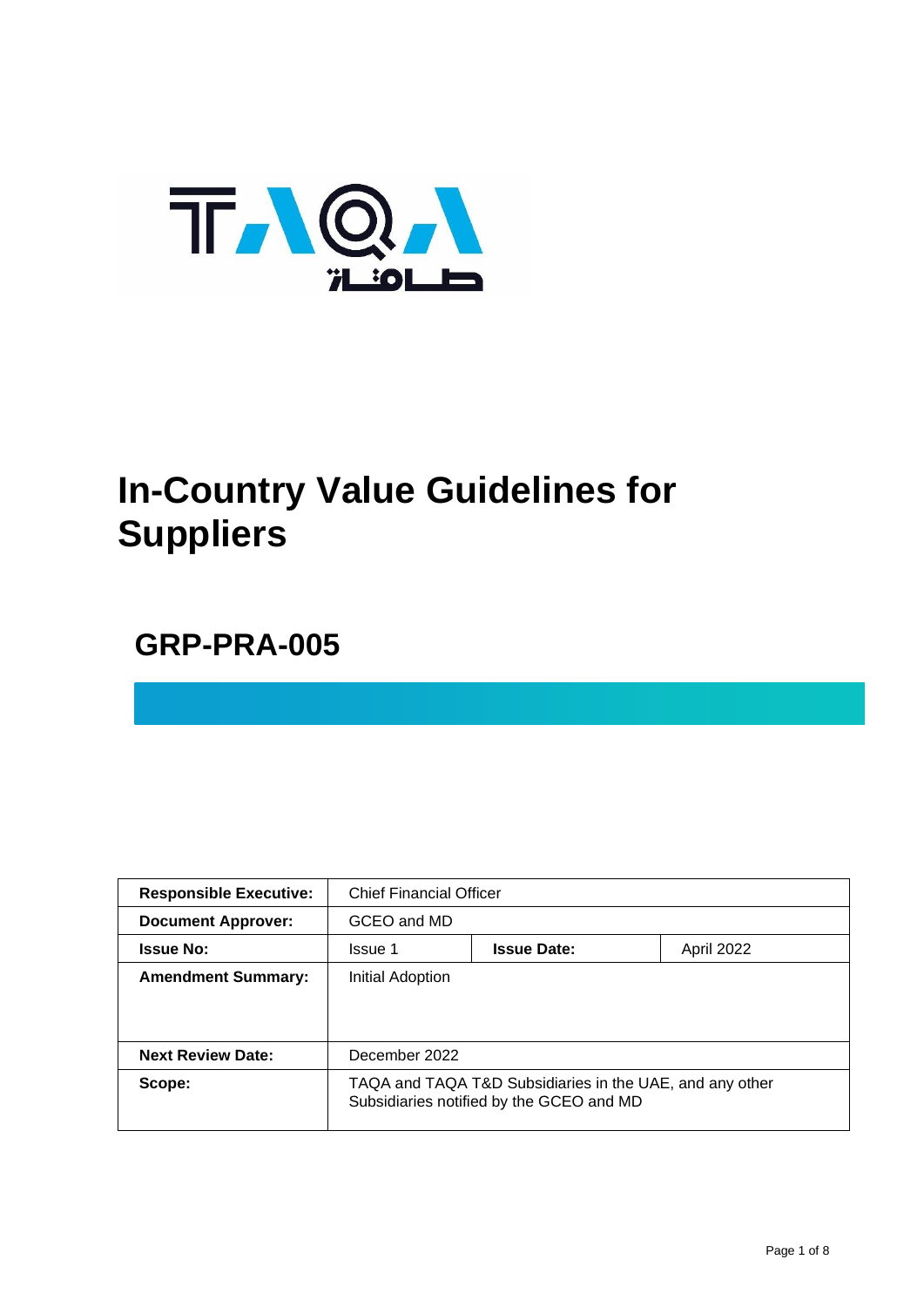| 1.0 | <b>INTRODUCTION</b>                       |  |
|-----|-------------------------------------------|--|
| 2.0 | <b>ICV CONSIDERATIONS IN TAQA TENDERS</b> |  |
| 3.0 | <b>DEFINITIONS</b>                        |  |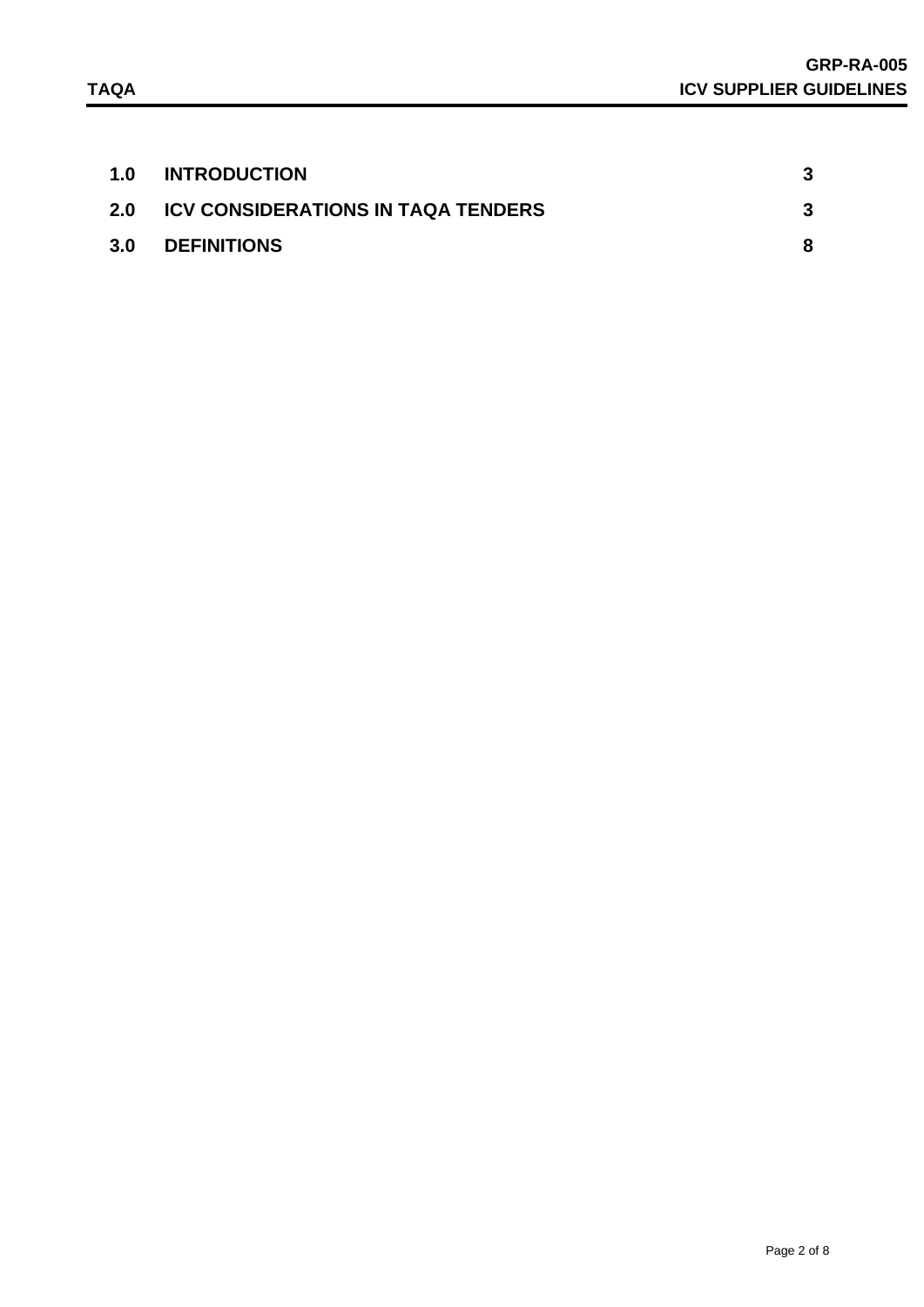# 1.0 INTRODUCTION

<span id="page-2-0"></span>TAQA is committed to contributing towards creating long-term economic growth and diversification with the Government of UAE. In furtherance of this commitment, TAQA is implementing the In-Country Value (**ICV**) programme developed by the Ministry of Industry and Advanced Technology (**MoIAT**).

In 2019 and 2020, various Government and semi-Government companies together broadened the ICV certification process for Suppliers across various sectors in Abu Dhabi and the UAE. It is likely that more entities will join the ICV certification platform as many effects of implementing the program will arise which would include:

- A. Localization of supply chains and development of new local industries and services.
- B. Attracting investments, diversifying the economy, and increasing GDP and exports.
- C. Creating job opportunities for UAE Nationals and Expatriates in the private sector.

# <span id="page-2-1"></span>2.0 ICV CONSIDERATIONS IN TAQA TENDERS

#### **2.1 TENDERING REQUIREMENTS**

Starting Q2 2022, TAQA and its subsidiaries engaged in transmission or distribution of power and water in the UAE will be introducing the process of selection of Bidders in the Tenders issued by them. Under such process, the Bidder's ICV contribution will be considered (based on its ICV Score) and preference will be given to Bidders having higher ICV contributions so long they are otherwise qualified. The decision to use of ICV Score for evaluation will be decided as part of the tender strategy by the TAQA Participating Entities.

Detailed requirements for the submission of ICV related information by the Bidder in its Commercial Bid will be specified in the Tender documents issued by a TAQA Participating Entity.

**2.2** Initially, the ICV programme will be applied by TAQA and its subsidiaries engaged in transmission or distribution of power and water in the UAE (**TAQA Participating Entities**). If and when TAQA decides to extend the ICV programme to TAQA's other subsidiaries in the UAE, the same will be notified.

#### **2.2 ICV CERTIFICATE**

 $221$ Where ICV Scores are to be utilised in selecting suppliers, the relevant TAQA Participating Entity will specify in the Tender documents that the Bidders should submit a copy of their respective valid ICV Certificates that are duly certified electronically by one of the ICV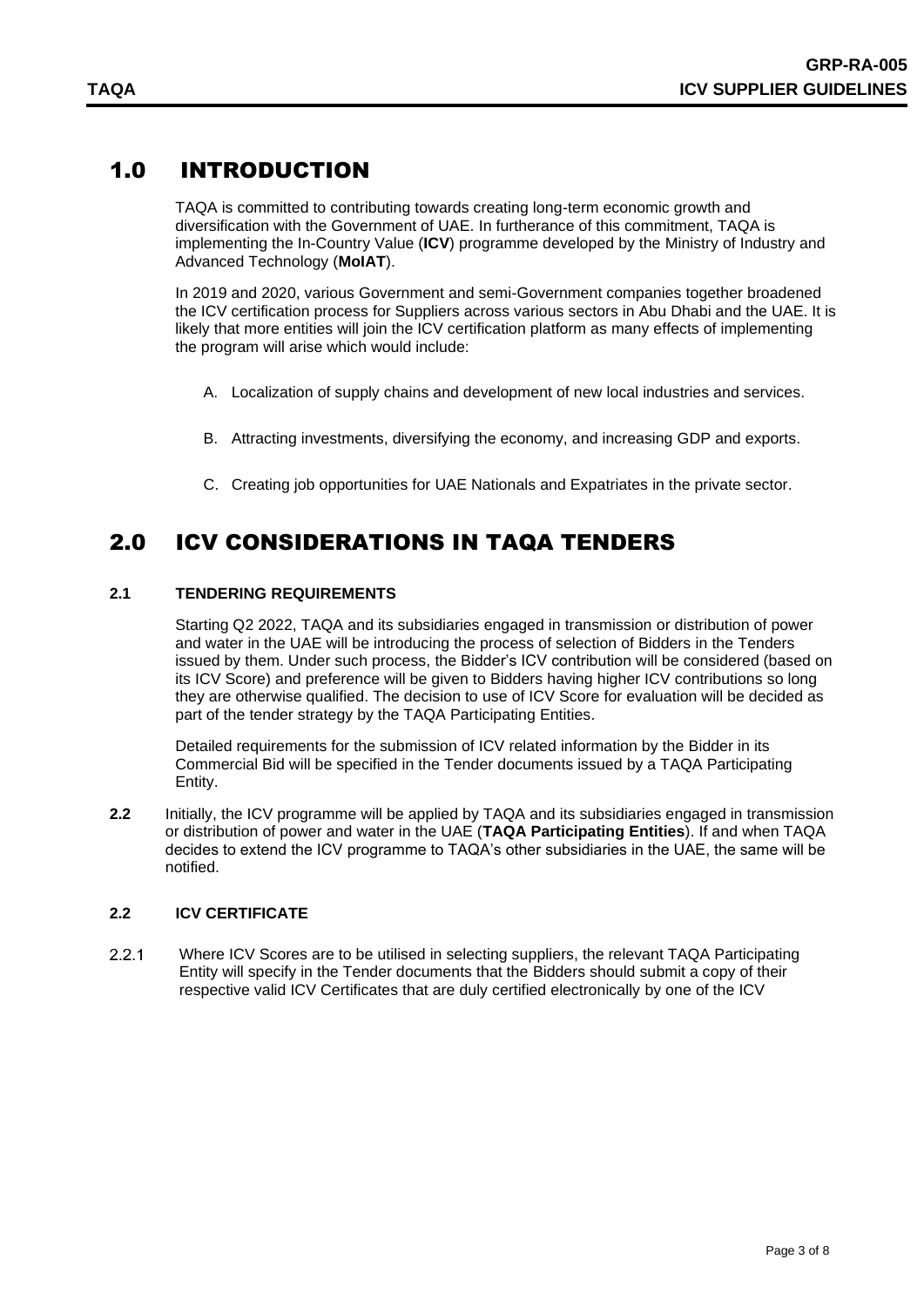Empanelled Certifying Bodies along with the Commercial Bids submitted in response to the Tender.

- $2.2.2$ All Bidders must ensure the following information is reflected in their respective ICV Certificates submitted by them:
	- a) Name of the Company The company name shall be identical to the entity submitting the Bid
	- b) The License Number in the certificate of the bidding entity
	- c) Valid Until The certificate should be valid on the date of submission of the Commercial Bid
- 2.2.3 A Bidder can participate in a tender without an ICV Certificate. However, the ICV Score of such Bidder will be considered zero and as a result, the Bidder will have a lower rank in the order of preference.
- $2.2.4$ Below is a sample of the ICV certificate.



#### **2.3 PREFERENCE TO LOCAL SUPPLIERS**

For the procurement of Goods and Services, TAQA aims to promote local suppliers bidding directly in response to a Tender. Accordingly, TAQA promotes local Bidders or their local agents over agents of suppliers located abroad during the tender evaluation.

#### **2.4 TENDER EVALUATION**

The Tender Evaluation methodology shall be provided as part of the Tender documents to the Bidders and will include information on the evaluation methodology for applying the ICV Scores along with the Technical and Commercial evaluation.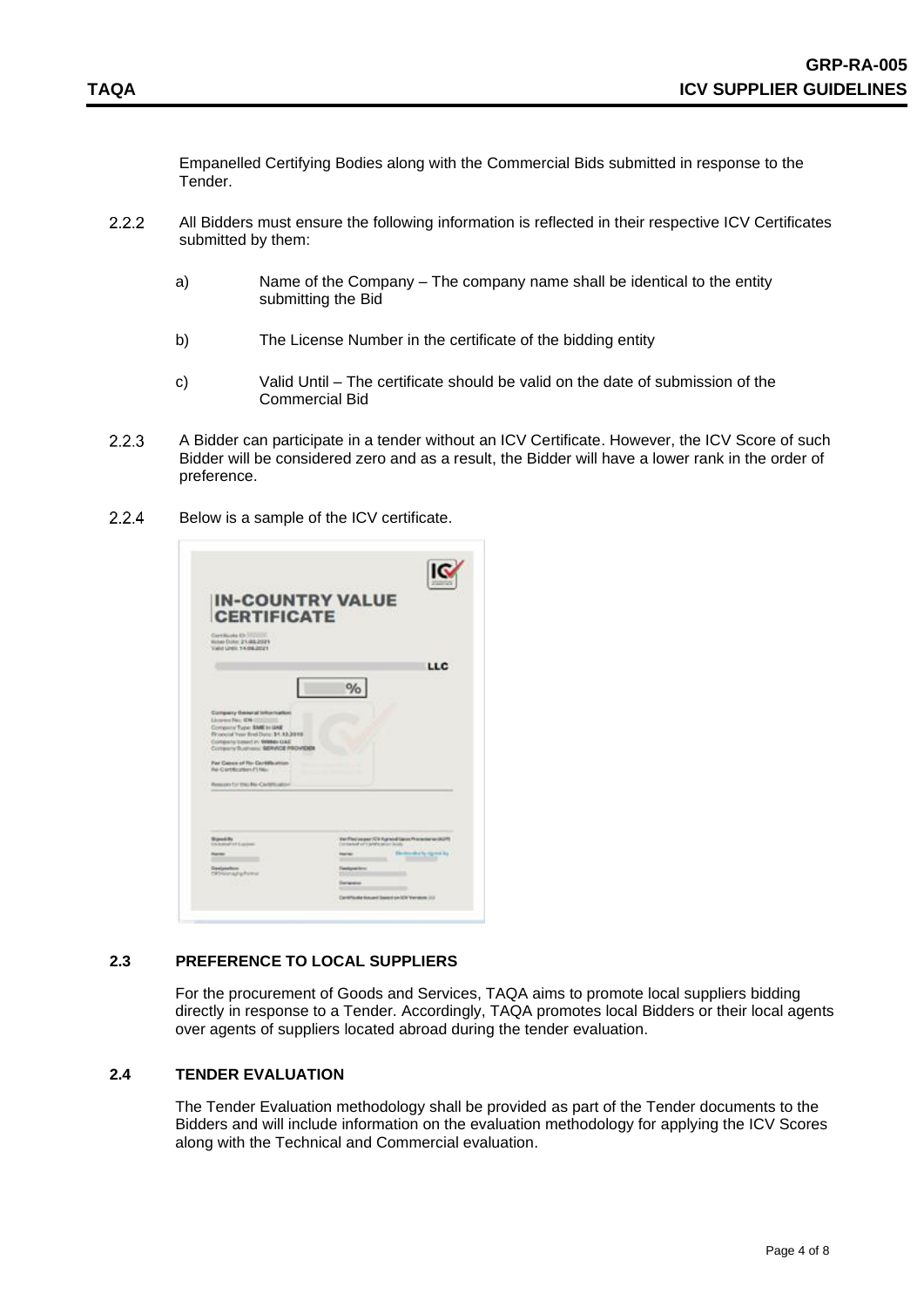### **2.5 ICV SCORE CALCULATION OF AGENTS / PRINCIPAL**

In case of bid submission by Agents, the following to be noted:

a) Agent – Principal

Where an Agent submits a Bid on behalf of a Principal, the Agent shall submit the ICV Certificate for each of the Agent and the Principal. The combined weighted average ICV Score of the Agent and the Principal shall be considered for evaluation, as explained below:

**ICV Percentage = (0.4 X (ICV Score of Agent) + 0.6 X (ICV Score of Principal))**

For an Agent who submits a Bid on behalf of multiple principals, the weighted average ICV Score of the Principals based on their quoted prices and the ICV Score of the Agent shall be considered for evaluation, as explained below:

**ICV Percentage = (0.4 X ICV Score of Agent + 0.6 X Weighted Average ICV Score of Principals)**

#### **2.6 ICV SCORE CALCULATION OF JOINT VENTURES / CONSORTIA**

For Bidders submitting a Bid as either a Joint Venture or Consortium, the ICV Score shall be calculated as under:

In the case of JV/Consortium having three partners – A, B, and C having equity percentage set out below:

| <b>Joint Venture/Consortium</b> | <b>Equity Percentage</b> |
|---------------------------------|--------------------------|
|                                 | 70%                      |
|                                 | 20%                      |
|                                 | 10%                      |

#### **The ICV Score of the Joint Venture will be = 0.7\*ICV (A) + 0.2\*ICV (B) + 0.1\*ICV (C)**

If the equity stake of the partners is not available, the ICV Score of the Joint Venture will be:

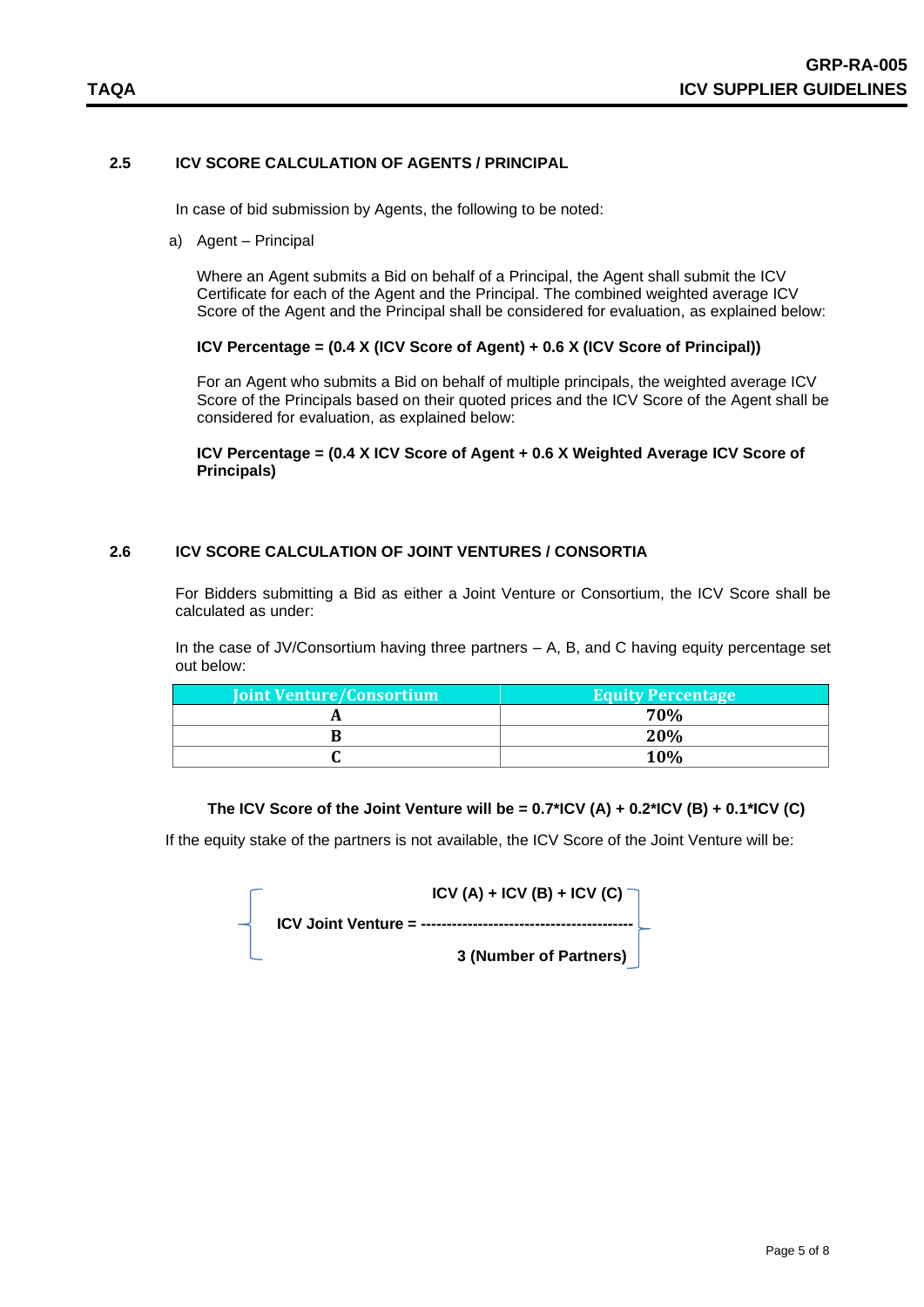### **2.7 ICV CALCULATION FORUMLA**

Prior to calculating an ICV Score, a relevant supplier will be identified as:

- $2.7.1$ Goods Manufacturer – in which the supplier manufactures and supplies a finished product to an external customer. In addition, any Supplier holding the Industrial License in UAE shall be considered as Goods Manufacturer as well.
- $2.7.2$ Service Provider – Any Supplier who is not a Goods Manufacturer AND is considered as "Service Provider". Such would include a supplier who has a license other than "Industrial License" which shall be considered as Service Provider.
- $2.7.3$ The following attributes will be considered when calculating the ICV
	- A) Goods Manufactured Cost (for a goods manufacturer)
	- B) Third Party Spend Cost (for a service provider),
	- C) Expatriate Contribution,
	- D) Investment in the UAE,
	- E) Emiratization**,**
	- F) Bonus, in which includes Revenue from outside UAE, Emirati Head count and Investment Growth.
- $2.7.4$ A Supplier who is an Agent / Trader for multiple manufacturers will be considered as a "Service Provider". However, an Agent trading exclusively only one principal Goods Manufacturer in UAE shall be considered as "Goods Manufacturer".
- $2.7.5$ The ICV certification process is unified across the whole UAE i.e., the same ICV certificate can be used by Suppliers. However, the methodology for the implementation of the ICV program and the usage of the ICV Scores will be decided by each TAQA Participating Entity based on their business requirements.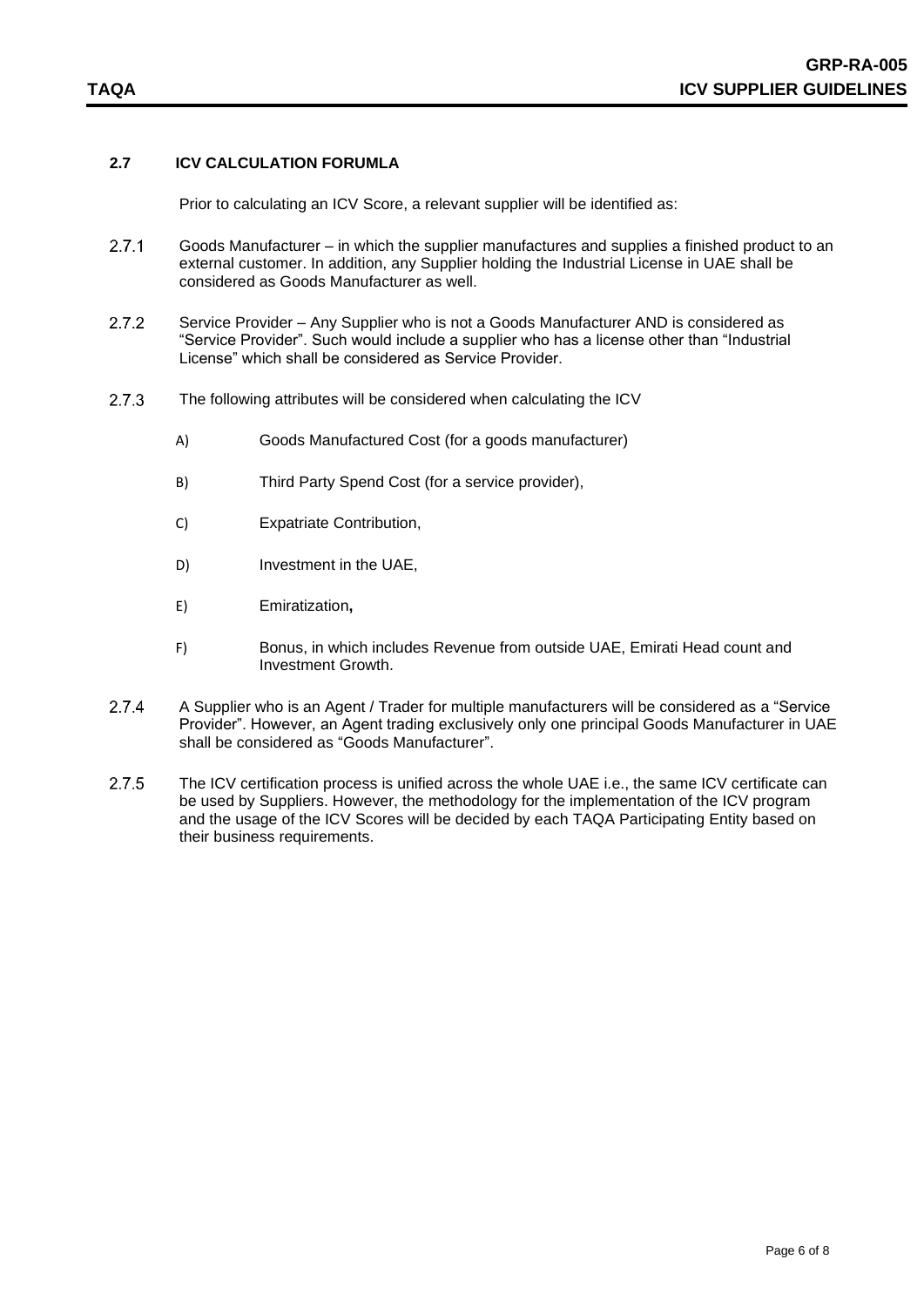The formula for calculation of the ICV score along with the weightage for each of the attributes  $2.7.6$ is detailed below:

| <b>Manufacturing Cost and</b><br><b>Third Party Spend</b>                      | <b>Investment</b>  |                                                                                               | <b>Emiratization</b>     |                                                              | <b>Expat Contribution</b> |                        | <b>Bonus</b>                                                       |
|--------------------------------------------------------------------------------|--------------------|-----------------------------------------------------------------------------------------------|--------------------------|--------------------------------------------------------------|---------------------------|------------------------|--------------------------------------------------------------------|
| 50%                                                                            | 25%                |                                                                                               | 15%                      |                                                              | 10%                       |                        | 5%                                                                 |
| <b>Manufacturers</b><br>(Manufacturing cost incurred                           |                    | (Net Book Value)<br>of Assets in UAE)<br>---------------------<br>Net Book Value<br>of Assets |                          | Up to AED<br>200K Salary.<br>Training<br>benefits            | 1 to 3%                   | 1 to 5<br>employees    | <b>Total Revenue from</b><br>outside UAE<br>Total Revenue from UAE |
| in UAE + Emirati Cost + 60%<br>of Expat Cost)                                  | 10%                |                                                                                               | 2%                       |                                                              | 4 to 6%                   | 6 to 50<br>employees   | (excluding Re-exports)                                             |
| --------------------------------<br>(Total Cost)                               |                    |                                                                                               |                          |                                                              |                           |                        | <b>Number of Emiratis</b>                                          |
| <b>Service Providers</b>                                                       | 15%<br>Progressive | AED, Million 5 to<br>$50 = 5%$                                                                | $2 - 15%$<br>Progressive | Above AED<br>200K to 20M<br>Salary,<br>Training.<br>benefits | 7 to 9%                   | 51 to 200<br>employees | 100                                                                |
| (Value of Purchase * ICV of<br>supplier + Emirati Cost +<br>60% of Expat Cost) |                    | AED, Million 51<br>to<br>$100 = 5%$                                                           |                          |                                                              | 10%                       | Above 200              | Growth in NBV                                                      |
| (Total Cost)                                                                   |                    | AED, Million 101<br>to<br>$150 = 5%$                                                          |                          |                                                              |                           |                        | Original NBV                                                       |

#### **2.8 SUPPLIER, TAQA AND CERTIFYING BODY PROCESS WORKFLOW**